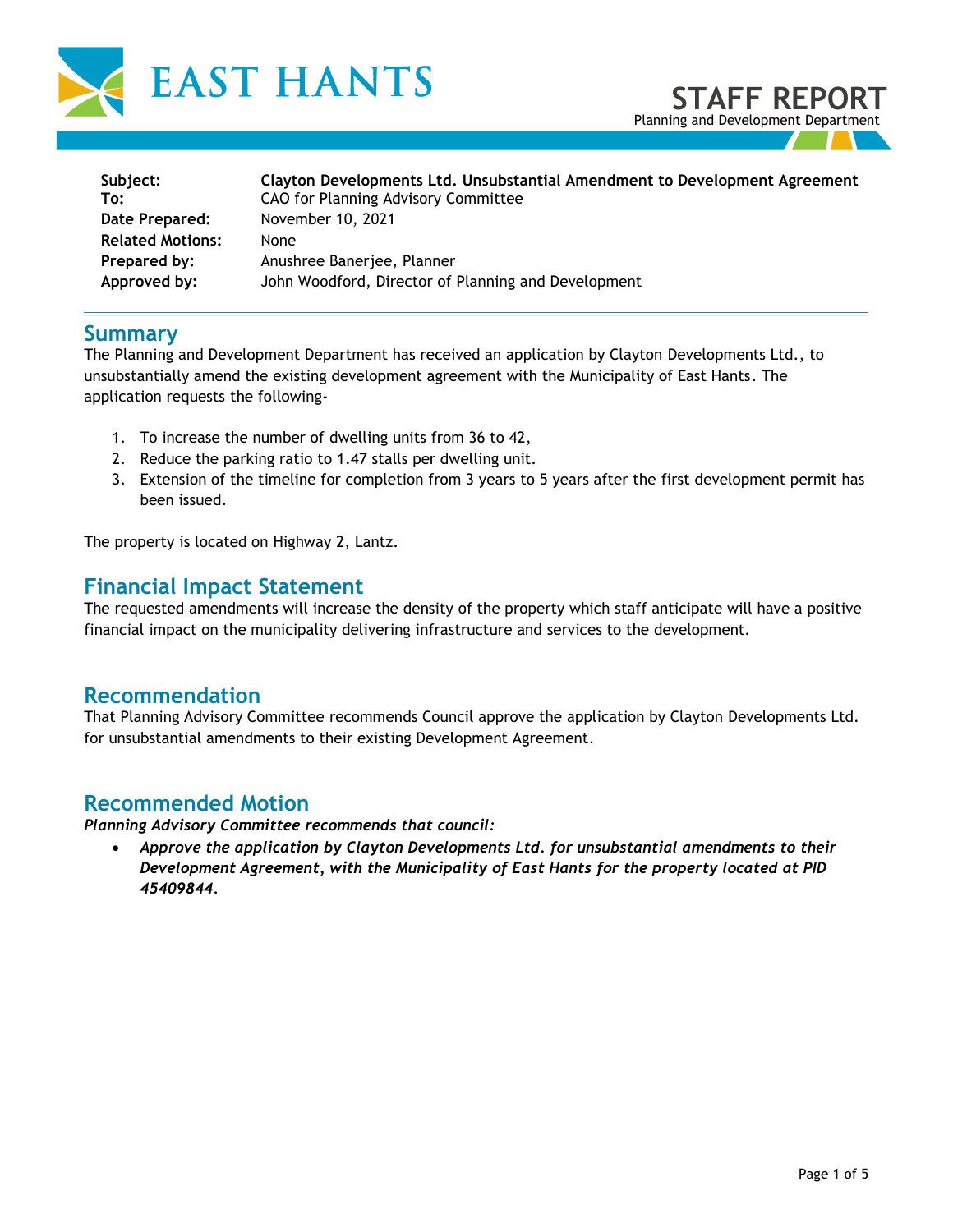## **Background**

In 2018, Clayton Developments Ltd. received development agreement approval for 36 residential units to be constructed in the Walkable Comprehensive Development (WCDD) Zone. This development agreement enabled the construction of their 'garden homes' development. Following this approval, the developers received approval for the mixed-use comprehensive development for the remaining large parcels of land.

This current application requests an increase in the total number of dwelling units and a decrease in the parking ratio requirement per dwelling units. The construction of the one-bedroom units that was permitted by an earlier development agreement are being constructed smaller than what was originally intended. Hence the addition of these six units would not be increasing the building footprints or modifying the site layout. Both of these requests are permitted to be considered by an unsubstantial agreement amendment.

## **Subject Property**

The subject property is identified as PID 45409844. It is located on Highway 2 in Lantz and is adjacent to an institutional use building. To the southwest, a large apartment building is being constructed.

The subject property is zoned as Walkable Comprehensive Development District. An excerpt of the zoning map on the right, shows the location of the subject property. The site currently contains three of the nine buildings of which some are occupied. Across the street, the land is zoned industrial commercial that is also owned by Shaw Developments Ltd.



#### **Development Proposal**

The purpose of the application is to permit the applicant to reduce the parking ratio, add a greater number of dwelling units and extend the completion of the project by two years. The request for an extension of timeline has been made on account of the Covid- 19 pandemic that has affected business and construction. All three of these are permitted to be considered as an unsubstantial development agreement amendment.

The existing development agreement specifies that a reduction in the number of parking stalls can be considered as an unsubstantial amendment to the existing development agreement. The applicant has proposed to reduce the parking ratio to 1.47 stalls per dwelling unit.

The applicant is proposing to increase the number of residential units from 36 to 42. The number of buildings on the property remains the same (nine) and the size and scale of the buildings are generally the same as the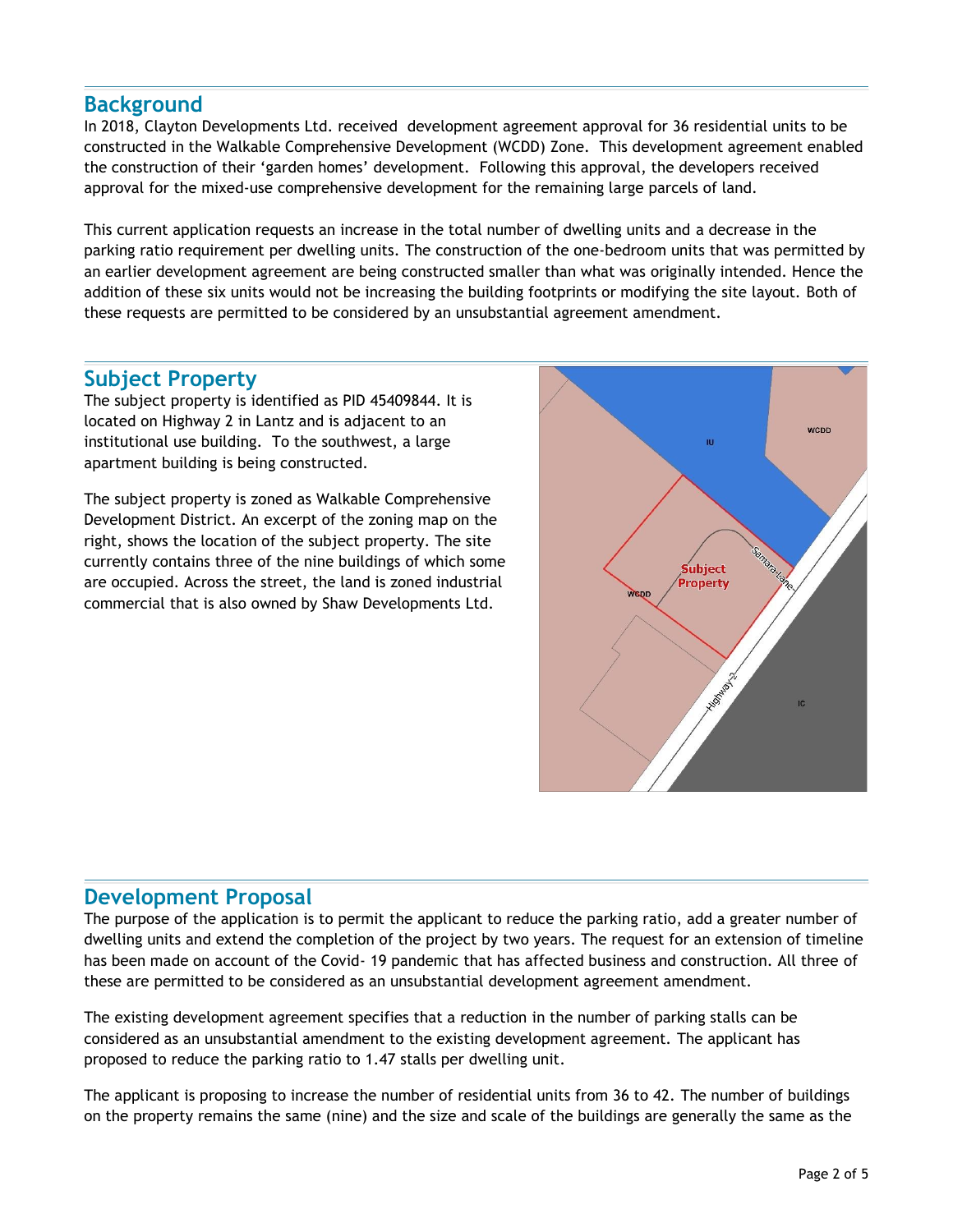original approval. The developer is constructing smaller units than what was initially intended in 2018 which means that the approved buildings could accommodate more units.

The applicant is also changing a part of one of the buildings to indoor amenity space and also indoor storage. This does not increase the number of buildings and is being accommodated within existing approved buildings.

The Development Officer who administers the development agreement considers the addition of indoor amenity and storage is generally in accordance with the original development agreement and does not require approval for this change.

# **Policy Analysis**

The Planning and Development Department has reviewed this application based on applicable sections of the Municipal Government Act, the current development agreement, and the policies contained in the Municipal Planning Strategy. Based on this review, the Planning and Development Department has concluded that this application is identified as an Unsubstantial Development Agreement. Those items in a development agreement not considered substantial do not require a public hearing.

The addition of the six units will neither increase the building footprint nor modify the site layout and meet the requirements of the unsubstantial amendments. Planning staff feel that unsubstantial amendments should be permitted. Further, staff does not anticipate any negative impacts of the development on traffic and municipal infrastructure. No significant traffic concerns should arise from this project. In terms of municipal infrastructure, staff views this development to be financially beneficial. The proposed development indicates an increase in density without an increase in any municipal built infrastructure.

As far as a decrease in parking ratio is concerned, the applicant has requested this reduction on grounds of the current tenant usage in parking spaces. Three buildings on site have been constructed and staff has received a permit application for the construction of four other buildings. According to the applicant, the current parking needs observed on site, reflect a requirement of only 62 parking spaces indicating a reduction of 0.03 stalls less per unit than the existing development agreement.

Additionally, due to market demand, the one-bedroom units are being constructed smaller in size, comparable to the size of tiny homes. The Land Use by-law enables a parking ratio of 1.25 spaces per unit for Urban Cottage Development style wherein the size of dwelling units is similar to that of the proposed units. The development is proposing 18 units of the total 42 units as tiny homes which are anticipated to have a parking requirement of only 1 space per unit as these are marketed towards single occupants. Taking this all into account, staff considers that a ratio of 1.47 spaces per unit, is reasonable taking into consideration that an Urban Cottage Development allows for 1.25 spaces per unit.

As per the existing development agreement with the Municipality, any amendment, whether substantive or not, to the agreement must be approved by both parties in writing. Although, as noted above, no public hearing is required, the process requires a newspaper notice and is open to appeal.

# **Conclusion**

The Planning and Development Department has completed its review of the application by Clayton Developments, for an unsubstantial amendment to their existing 2018 Development Agreement. Staff find that the proposal is consistent with the spirit and intent of the existing Agreement.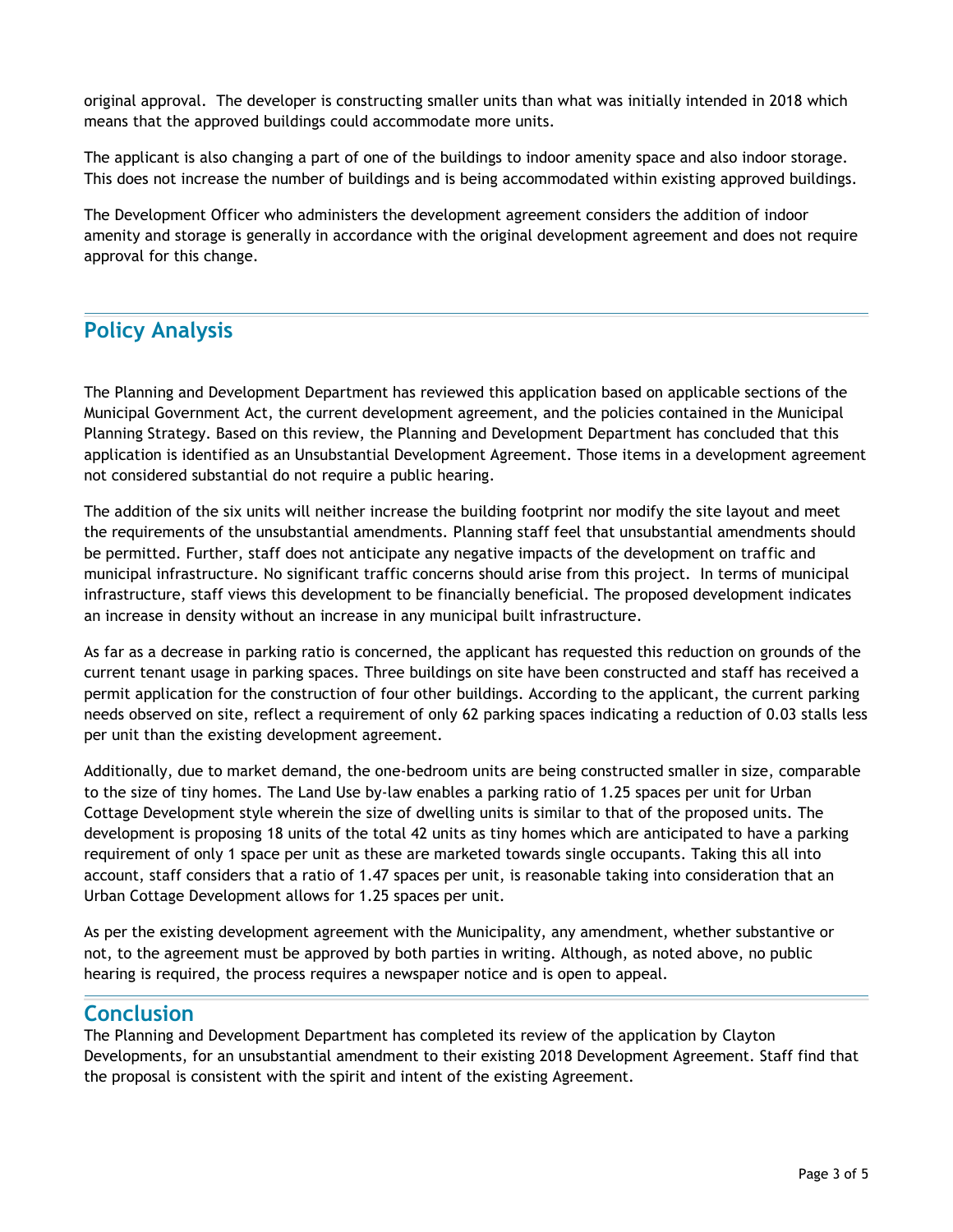# **Recommendation**

That Planning Advisory Committee recommends Council approve the application by Clayton Developments Ltd. for unsubstantial amendments to their existing Development Agreement.